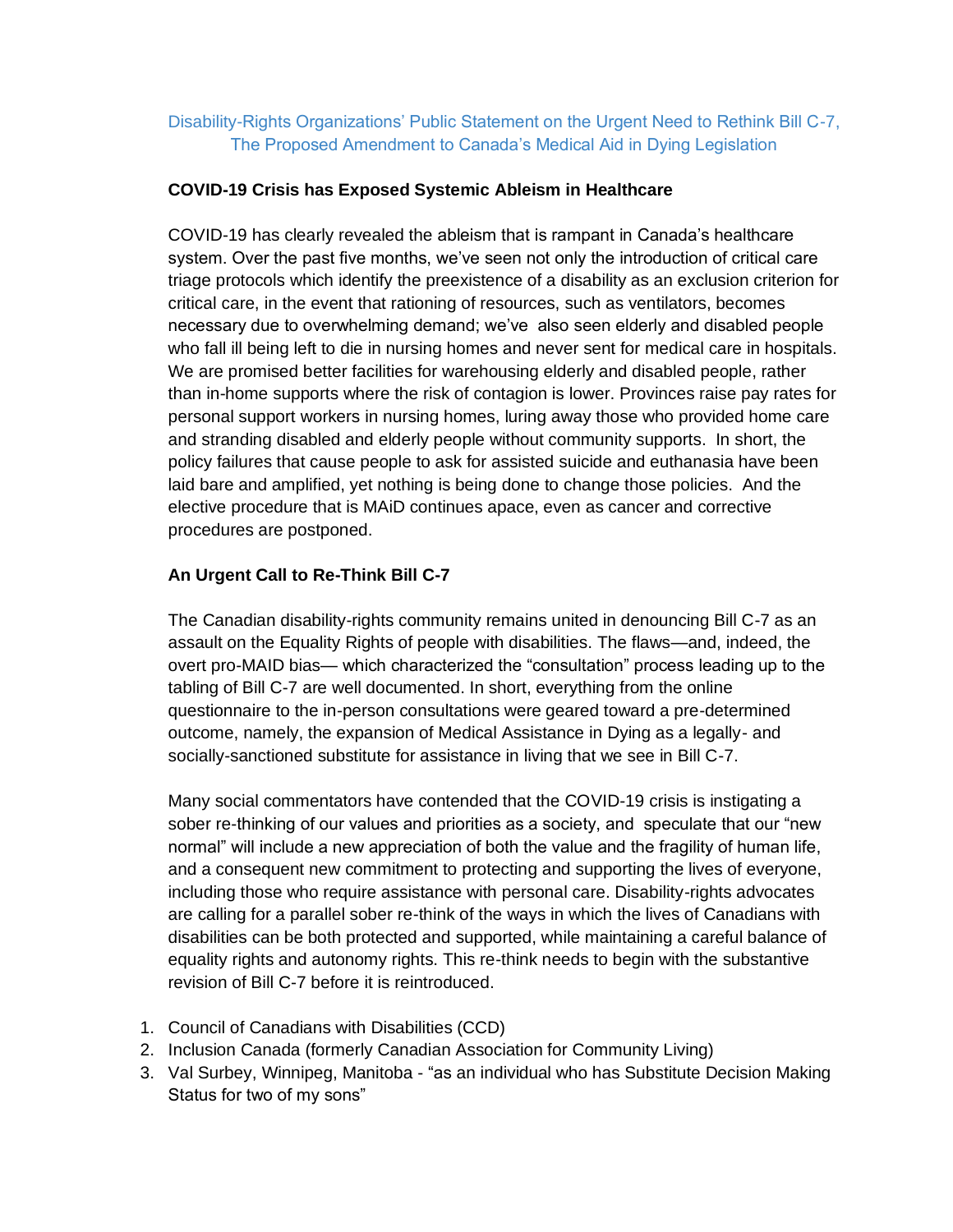- 4. Nancy E Hansen, PhD, Winnipeg, Manitoba
- 5. Audrey D. Cole O.Ont.
- 6. Shabbir M.H. Alibhai, MD, MSc, FRCPC
- 7. Prof. Tanya Titchkosky, Disability Studies, University of Toronto.
- 8. Denise Walker, Smiths Falls, Ontario
- 9. Planned Lifetime Advocacy Network
- 10. Sally A. Kimpson, RN, PhD Critical Disability Studies Scholar & Activist
- 11. Mary Kate Gazendam, MD, CCFP, FCFP
- 12. Nancy Craig , family doctor, Edmonton AB, and parent of an adult with disabilities
- 13. Eliza Garrett
- 14. Linda Sepp Nepean, Ontario
- 15. Ann F. Garrett, Bright's Grove, Ontario
- 16. Sophia Ho, Aurora, Ontario
- 17. Community Living Ontario
- 18. Lisa Bendall, Toronto Ontario
- 19. Richard Wynia, Beamsville, ON
- 20. The Association for Reformed Political Action (ARPA)
- 21. Jeff Preston, PhD
- 22. Susan Mahipaul, PhD, OT Reg. (Ont.) Critical Disability Scholar & Advocate
- 23. Rose Galbraith
- 24. Catherine Frazee, Professor emerita, Ryerson University School of Disability Studies.
- 25. Inclusion Saskatchewan
- 26. Robert M. Randoy
- 27. Beverly A. Randoy
- 28. Alexandre Savoie-Perron
- 29. Evangelical Fellowship of Canada
- 30. Lorraine Silliphant
- 31. Rabbi David Seed, president of the Toronto Board of Rabbis
- 32. L'Arche Canada
- 33. Karen Mason, Retired family physician
- 34. Mary OConnor MD, Ottawa, Ontario
- 35. Maria Wolfs, MD MHSc FRCPC

Staff endocrinologist St. Michael's Hospital, assistant professor University of Toronto

- 36. Dr. Teresa McKenna
- 37. Alex Schadenberg, Executive Director Euthanasia Prevention Coalition
- 38. Karol Boschung, B.A.(Hons) Medical Student, University of British Columbia
- 39. Sheila Rutledge Harding, MD, MA, FRCPC
- 40. Wlodzimierz (Vladimir) Sokolowski MD
- 41. Theresa Winchester